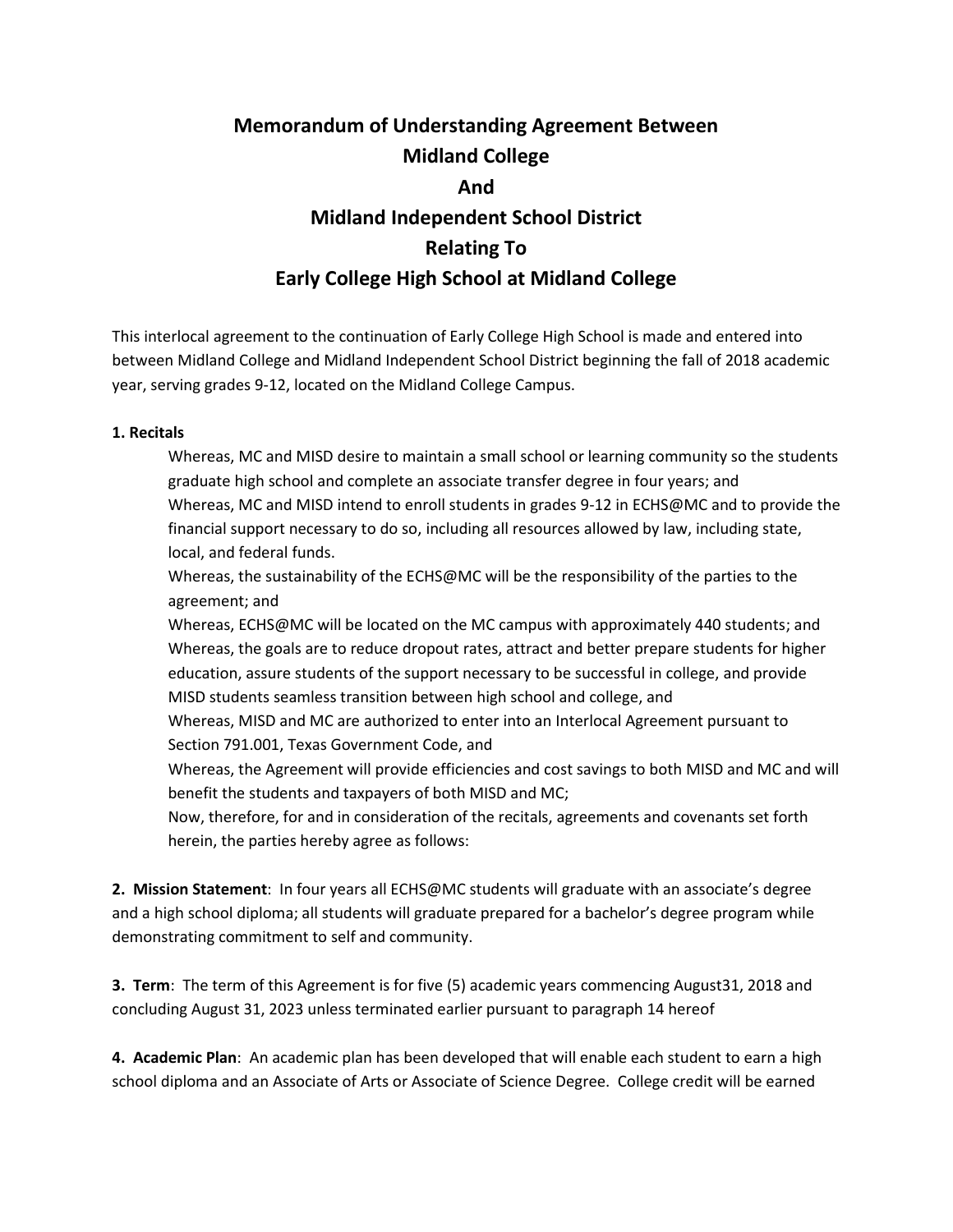through dual credit courses (and concurrent enrollment). The partners will collaborate on curriculum alignment and courses of study that facilitate dual credit offerings.

## **5. General Roles and Responsibilities**

A. MC will be responsible for:

i. Providing the classroom and office space for ECHS@MC

ii. Assisting with the development of class schedules that will facilitate the students' schedule of college courses;

iii. Assisting students with information regarding eligibility for high education financial assistance.

- B. MISD will be responsible for:
	- i. Recruiting students;

ii. Hiring and supporting ECHS@MC staff;

iii. Providing transportation to ECHS@MC;

iv. Developing the high school curriculum;

v. Operating and managing ECHS@MC

vi. Managing and reporting attendance;

vii. Administration statewide instruments under Subchapter B, Chapter 39.

**6. Staffing**: All staff for the ECHS@MC shall be employees of MISD. MISD shall pay all salaries and provide benefits. MC shall have no responsibility to hire, compensate or provide benefits to any of the staff at the ECHS@MC.

## **7. Use of Facilities.**

A. Buildings and Site: MC will provide the classroom and office space for ECHS@MC. The buildings shall remain the property of MC.

B. Use of Facilities: MISD shall use the facilities solely for the ECHS@MC, and for no other purpose, without the prior written consent of MC.

C. Maintenance: MC shall provide maintenance at its cost. MC will also provide custodial staff to clean and maintain the buildings.

D. Utilities: MC shall provide and pay for all utilities used by the ECHS@MC including electricity, water, sewer, telephone, and computer networks.

E. Insurance: MC shall insure the buildings under its property insurance policies against any casualty loss.

**8. Student Services**. Except as expressly set forth herein, MISD shall provide all student services for the students in the ECHS@MC including, without limitation, counseling services, transportation and all high school books and teaching materials. MC Student Services will provide students will college counseling, career testing and other guidance services available to MC students.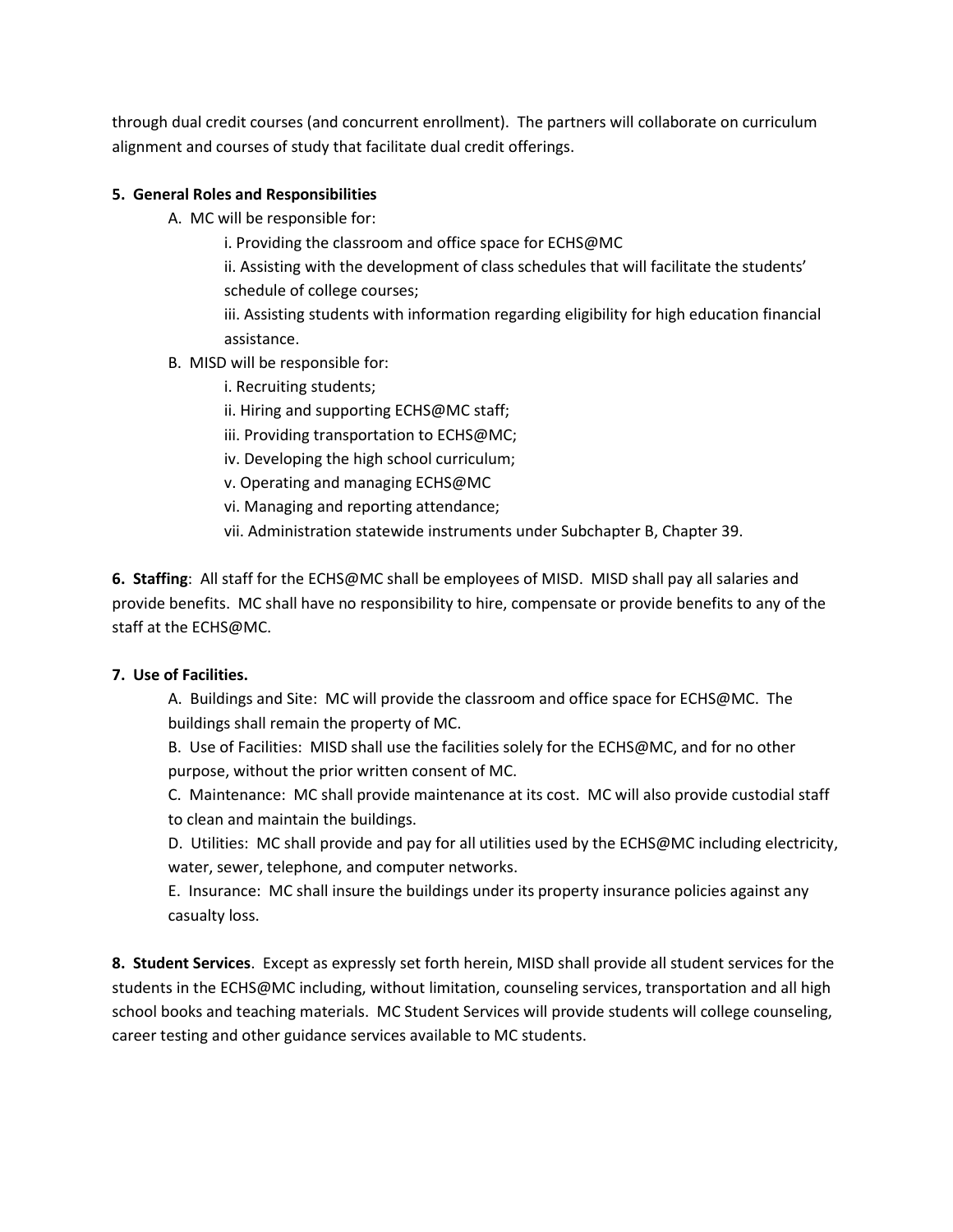**9. Student Discipline**. ECHS@MC will be governed by the MISD Code of Conduct and state law applicable to public school students. Students will also adhere to any MC Code of Conduct to the extent it is not in conflict with the MISD Code of Conduct. Discipline issues will be addressed by the MISD staff.

**10. Sexual Misconduct** involving HS students and or/College faculty or students shall be addressed by both the HS and the College. The HS shall promptly report to college administration any complaints of sexual misconduct made by or against a student, employee or guest of the college.

**11. Professional Staff Development**. MISD shall be responsible for professional development of all fulltime and part-time staff assigned to ECHS@MC, including, without limitation, instructional training, staff development aimed at working with at-risk students and technology.

**12. Enrollment in college Courses**. As a prerequisite to enrollment in college courses, each student shall apply for and be admitted to MC and shall have successfully completed appropriate placement exams. MC shall provide materials and support and guidance to assist students in the application process and taking of placement exams. ECHS@MC administration will determine course registration and course withdrawals.

**13. Fees, Tuition and Books for College Courses**. MC will waive tuition to MISD. Scholarships will be pursued to cover the cost of tuition and fees for college credit courses for each ECHS@MC student enrolled in such courses. College approved textbooks purchased by MISD may be used for the time period consistent with local College practices, but not fewer than 2 years. MISD will provide necessary college textbooks and teaching materials. MISD will also fund placement testing fees.

**14. Termination**. Either party may terminate this Agreement on 120 days' written notice to the other party. If this Agreement is terminated during an academic term, students enrolled in classes under this Agreement will be allowed to finish their coursework.

**15. Recruiting and Selection of Students**. MISD shall be solely responsible for recruiting and selecting students for the ECHS@MC. An attempt will be made to recruit an equal number of students from each high school feeder pattern and to recruit students who are economically disadvantaged, at-risk, minority, English language learners and/or first generation college students.

**16. Advisory Council**. MISD and MC will appoint members to the ECHS@MC Advisory Council to address any issues that arise with respect to the conduct of this program including, without limitation the instructional programs, problems or concerns, and effective coordination between MC and MISD. The Advisory Committee shall meet at least twice a year and shall consist of representatives from MC and MISD.

**17. Governance Council**. MISD and MC will appoint members to the ECHS@MC Governance Council to make decisions about this program including, without limitation finances, facilities and Instructional issues. The Council shall meet at least annually.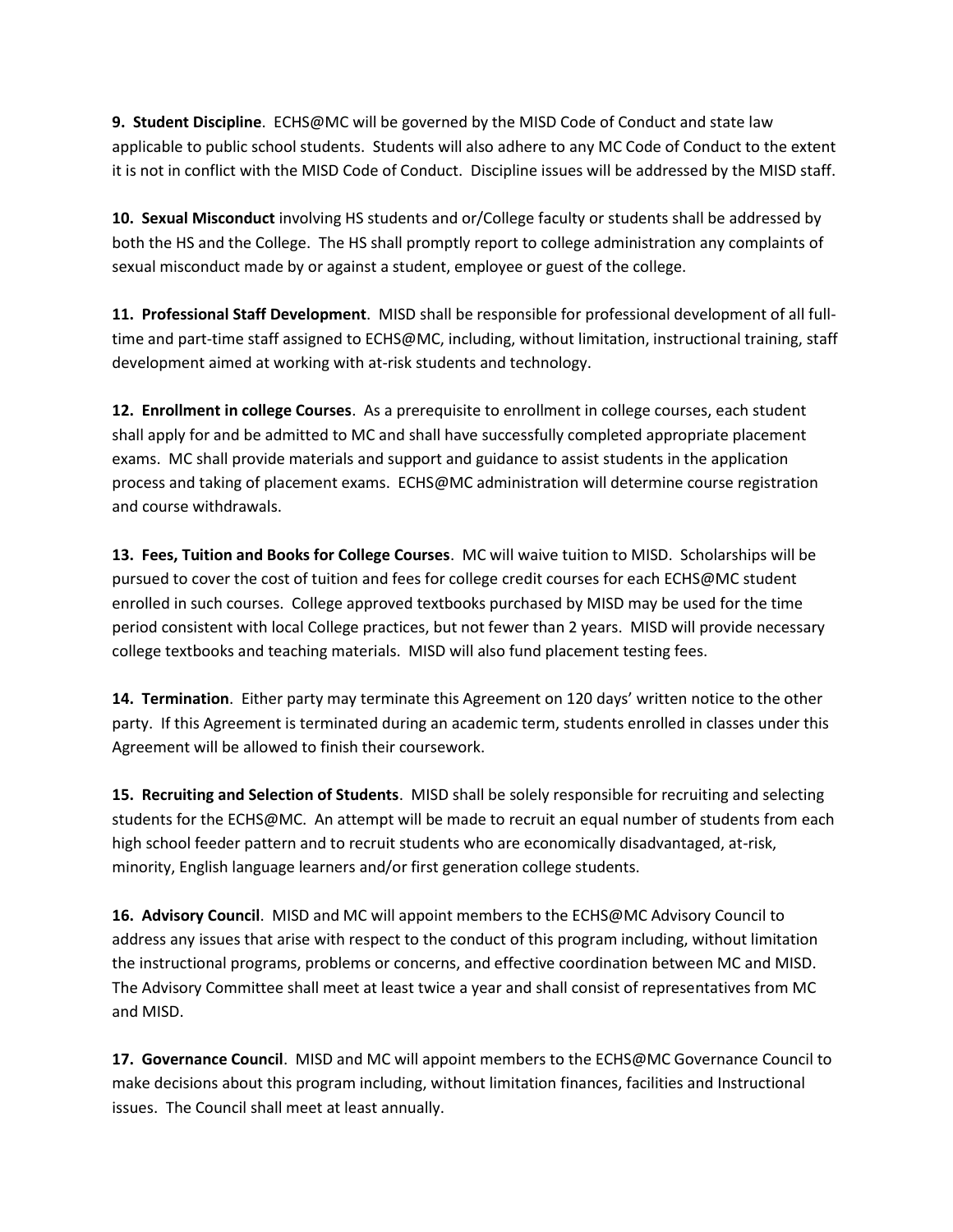**18. Liability of MC and MISD**. This Agreement is not intended to alter or reallocate any defense or immunity presently authorized by law, or to create or transfer any liability arising under the law. MISD and MC shall each bear any liability or risk of loss for claims arising from the acts or omissions of their respective employees who are performing duties under this Agreement, and neither shall be liable or responsible for the acts or omissions of the other's officers, agents, or employees. MISD shall bear sole responsibility and liability for any claims by its students. MISD and MC expressly maintain all rights of governmental Immunity or sovereign immunity from litigation or liability, to the extent provided by applicable law.

**19. Grading Periods and Policies**. Grading procedures and policies for high school courses will be governed by MISD policies and timelines. MC grading policies and timelines will govern college courses taken by ECHS@MC students.

**20. Instructional Calendar**. Students will follow the MISD calendar for all high school courses. If MISD has a schedules holiday on an instructional day on the MC calendar, ECHS@MC students will be expected to attend all college courses they are enrolled in.

**21. Student Data**. MISD and MC will collect and share student data as required to facilitate admission, enrollment, financial assistance, testing, TEA designation and other reporting required by the program.

**22. Provisions for Discontinuing ECHS Operation**. In the event that MISD and MC decide to close the ECHS, the partners agree to develop a plan for closing the school and transitioning students out of the ECHS that is in compliance with TEA guidelines.

## **23. Miscellaneous**.

A. Integrated Agreement. This Agreement constitutes the entire agreement of the parties respecting the subject matter hereof and supersedes all prior agreements or understandings, whether written or oral.

B. Notices. Any notice authorized or required to be given under this Agreement shall be delivered or sent to the parties at the following addresses:

| Mr. Orlando Riddick  | Dr. Stephen Thomas         |
|----------------------|----------------------------|
| Superintendent, MISD | President, Midland College |
| 615 W. Missouri      | 3600 N. Garfield           |
| Midland, Texas 79701 | Midland, Texas 79705       |

C. Compliance with Laws and Regulations. The parties shall comply with all applicable local, state and federal laws, ordinances, regulations and orders.

D. Governing Law. This Agreement shall be governed in all respects in accordance with the laws of the State of Texas, and shall be performable in Midland County, Texas.